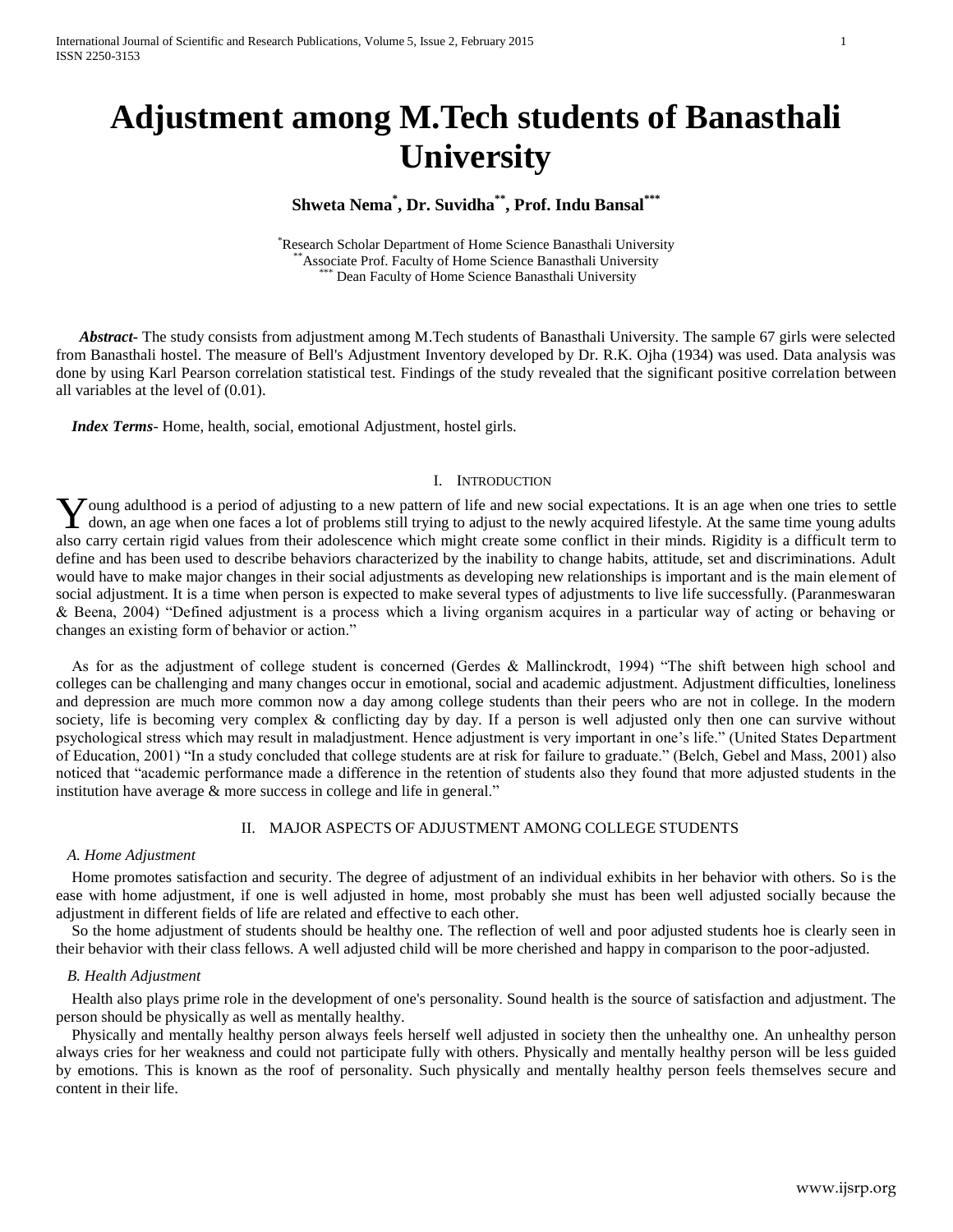International Journal of Scientific and Research Publications, Volume 5, Issue 2, February 2015 2 ISSN 2250-3153

#### *C. Social Adjustment*

 It is generally said that man is a social animal. In reference to this we may say that a person develop his personality in her social environment, she tries to mold herself on according to her society's social values and ideals and to achieve these values and ideals her activities and behaviors will be same as other members of her society, in which she lives and where her social needs and desires are satisfied. And then she feels herself socially adjusted.

 Area of social adjustment is influenced by social maturity of the person. Maturity in social relationship means to establish good relations with family neighbors, playmates, class fellows, teachers and other members of the society.

#### *D. Emotional Adjustment*

 A person is emotionally adjusted if she expresses emotion in a proper situation in a proper form. An emotionally stable person may be well adjusted and emotionally unstable conditions causes mental disorders and maladjustment. Emotional adjustment is essential for creating a sound personality. It is the roof of personality adjustment and physical, intellectual mental and esthetical adjustments are possible when emotional adjustment is made.

 Emotional adjustment is followed by the social adjustment. Such person's activities are socially beneficial and individually helpful in maintaining effective personality.

## III. LITERATURE REVIEWS

 Similar conclusions were drawn from another study by Nataraj, (1968) "using Bells' adjustment inventory on emotionally adjusted and emotionally mal adjusted adolescent college girls."

 A comparative study of adjustment pattern of post graduate arts and science students was done by (Satappan and Kuppan, 1980) "They took 50 students each and administered Saxena adjustment inventory (it measures general adjustment and adjustment in 5 specific areas namely Home, Health, Emotions, Social and college life) Humanities students were found to be better adjusted generally and socially than science students."

 Kumaraswamy, (1990) in a study of "psychological problems of college students of a 100 medical students, it was found 26% having Psychological distress and 31% anxiety and Depression. It is a known fact that Anxiety, Depression and Stress are common among college students." (Sharma, 2012) "60students (30 boys +30 girls) were purposively selected in the study. Study reveals that although college-going students face few problems regarding their adjustment in college environment. The study underlines that only an adjustable person can make his life successful that is why, college authorities, parents, should pay attention to minimize the adjustment problems of college going students." (Gerdes & Mallinckrodt, 1994) found that "the shift between high school and colleges can be challenging and many changes occur in emotional, social and academic adjustment. Adjustment difficulties, loneliness and depression are much more common now a day among college students than their peers who are not in college. In the modern society, life is becoming very complex & conflicting day by day. If a person is well adjusted only then one can survive without psychological stress which may result in maladjustment. Hence adjustment is very important in one's life."

 Sultana Begum and Bhattacharyya, (2009-2010) "Adjustment and anxiety among 100 girls students living in hostels (Group-I) in Kolkata and compare them with those living with parents (Group-II). Significant difference was found between the two groups in the areas of health and educational adjustment. The result of Anxiety Test revealed significant difference in the dimensions of guilt proneness and self control." (Kumaraswamy, 2013) it focuses "stress among college students, nature of psychiatric morbidity, emotional problems and adjustment, psychological problems of college students."

 Sharma and Saini, (2013) "A sample of 100 students (50 Boys and 50 Girls) was selected of Jammu region. Study revealed that girls are average in the dimensions of health and social adjustment and unsatisfied in emotional areas. Boys are average in the dimensions of social adjustment and unsatisfied in health and emotional areas. There is no significant they differ significantly difference between health, social and emotional adjustment of girls and boys. There is a significant difference between health and emotional adjustment of urban and rural college students but they do not differ significantly in social adjustment." (Nanda, 2001) "Conducted a study on 280 urban and rural college students on health adjustment and reported that urban students had better health than the rural students." (Sujatha et.al, 1993) "Studied social adjustment problems among urban & rural college students and reported a significant difference in the social adjustment of urban and rural college students."

## IV. OBJECTIVE

1. To study the home, health, social, emotional and overall adjustments of M.Tech students of Banasthali University

 2. To study the correlation between home, health, social, emotional and overall adjustments among M.Tech students of Banasthali University.

## V. HYPOTHESIS

There is no correlation between home, health, social, emotional and overall adjustment of the post graduate students.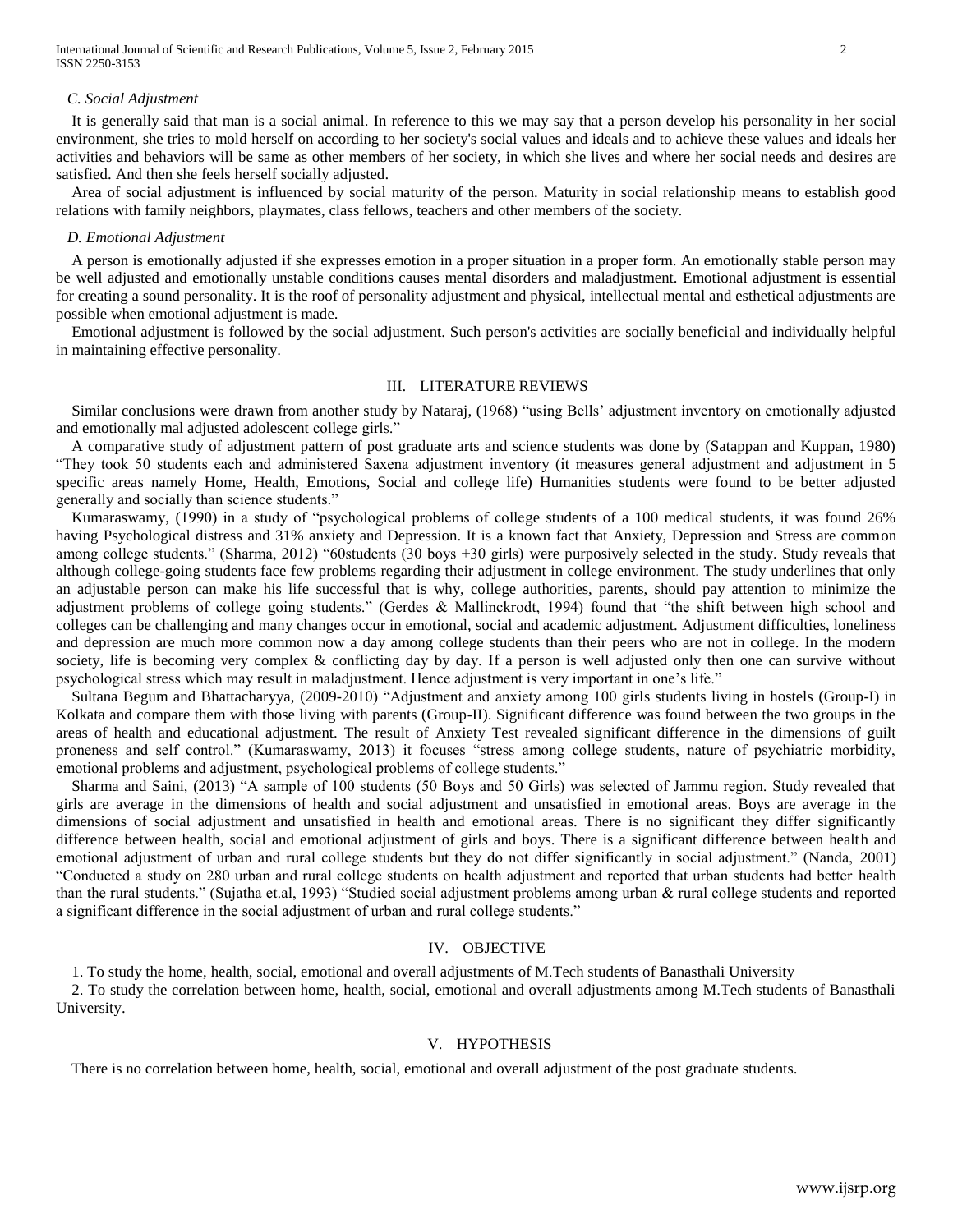## VI. METHODOLOGY

*A. Sample*

Study was consisted 67 girls to M.tech randomly selected from Banasthali University Rajasthan as sample.

*B. Tools*

 Bell's Adjustment Inventory developed by Dr. R.K. Ojha (1934) was used for the purpose of selection of data. This inventory includes four parts viz. home, health, social and emotional adjustment. The inventory is totally negative inventory. Each part has 35 questions, which are answered in 'Yes' and 'No'. For each 'Yes' responses 1 score is to be given and are not concerned to the 'No' responses. When an individual answer in 'Yes' it indicates his/her difficulties, if he/she answers as 'No' it indicates that the individual has no difficulty in that particular area.

## *C. Statistical analysis*

In this study Karl Pearson correlation test was used for statistical analysis.

## VII. METHODOLOGY

## **Table 1 Different aspects of the Post Graduate Students adjustment**

Respondences N=67

| Aspects of adjustment | Percentage of respondents | <b>Mean</b> | <b>Std. Deviation</b> |
|-----------------------|---------------------------|-------------|-----------------------|
| Home                  | 19.02                     | 7.31        | 3.304                 |
|                       |                           |             |                       |
| <b>Health</b>         | 17.00                     | 6.54        | 3.594                 |
|                       |                           |             |                       |
| <b>Social</b>         | 38.81                     | 14.93       | 3.779                 |
|                       |                           |             |                       |
| <b>Emotional</b>      | 25.15                     | 9.67        | 5.212                 |
|                       |                           |             |                       |

Table 1 depicts the home  $(M=7.31, SD=3.304$  and percentage 19.02%) health  $(M=6.54, SD=3.594$  and percentage 17.00%) social (M=14.93, SD= 3.779 and percentage 38.81%) emotional (M=9.67, SD=5.212 and percentage 25.15%). The result shows that post graduate girls have a more problem in social, emotional and home adjustment.

## **Table 2 Correlation adjustment of the Post Graduate Students (Karl Pearson correlation)**

| Sr. No. | Areas            | Home | Health   | <b>Social</b> | <b>Emotional</b> |
|---------|------------------|------|----------|---------------|------------------|
|         | Home             |      | $0.273*$ | $0.473**$     | $0.662**$        |
|         | <b>Health</b>    |      |          | 0.094         | $0.501**$        |
|         | Social           | ۰    |          |               | $0.336**$        |
|         | <b>Emotional</b> | ۰    |          |               | ۰                |

\*\*. Correlation is significant at the 0.01 level (2-tailed).

 Table 2 Result depicts the girl's home and health correlation is 0.273, home and social correlation is 0.473, home and emotional correlation is 0.662, health and social correlation is 0.094, health and emotional correlation is 0.501, social and emotional correlation is 0.336. Results shows that the positive significance correlation between all variables. These variables are effect on girl's adjustment. section is not required. Although a conclusion may review the main points of the paper, do not replicate the abstract as the conclusion. A conclusion might elaborate on the importance of the work or suggest applications and extensions.

## VIII. SUGGESTION FOR FUTURE RESEARCH

1. Same study can be conducted on a large sample.

2. It can be expand to more colleges for broader generalization.

3. Similar study can be conducted to make the comparison between boys and girls students.